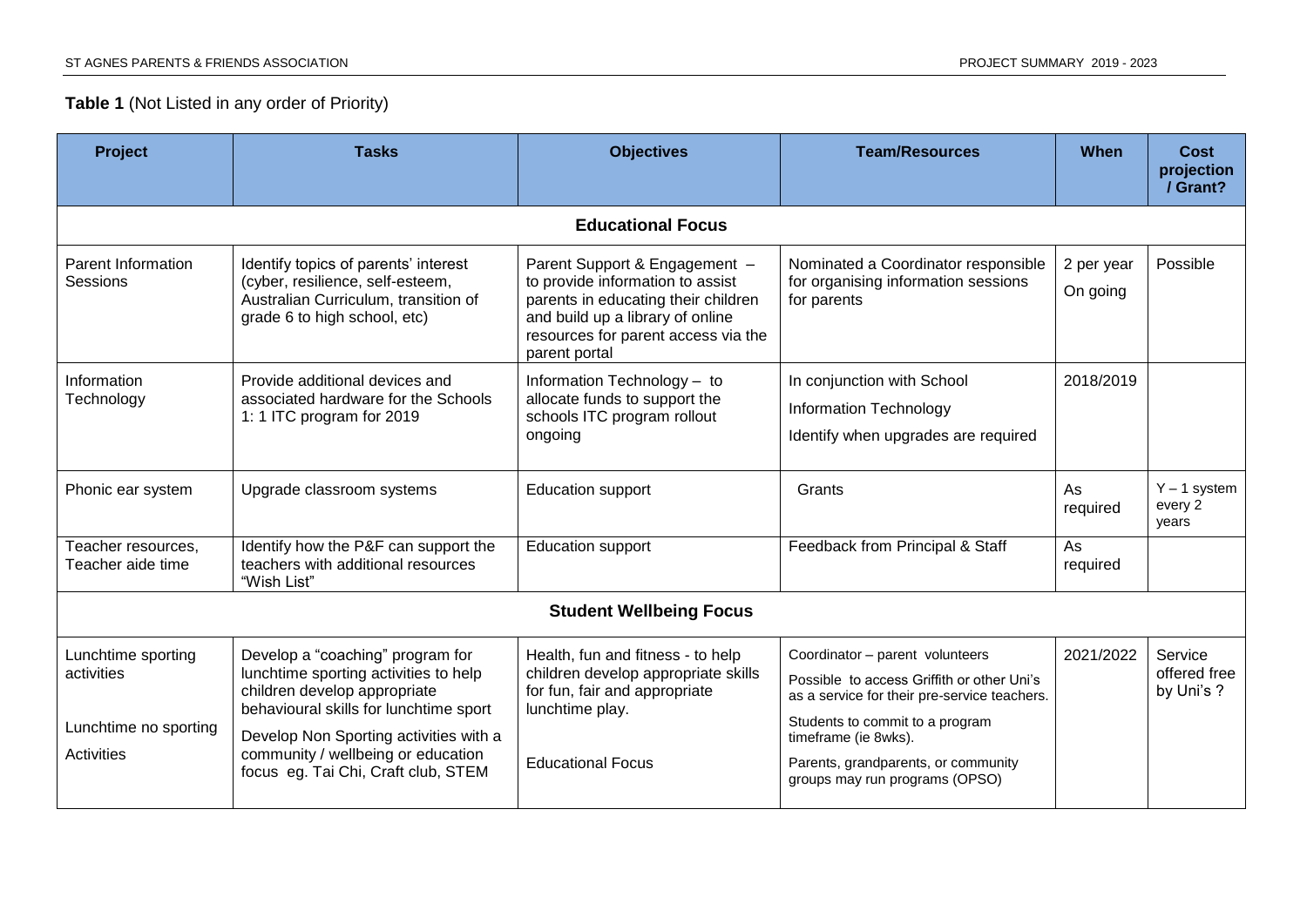| <b>Project</b>                 | <b>Tasks</b>                                                                                                                           | <b>Objectives</b>                                                                                                                                   | <b>Team/Resources</b>                                                                      | When      | <b>Cost</b><br><b>Projection</b><br>/Grant? |  |  |
|--------------------------------|----------------------------------------------------------------------------------------------------------------------------------------|-----------------------------------------------------------------------------------------------------------------------------------------------------|--------------------------------------------------------------------------------------------|-----------|---------------------------------------------|--|--|
| <b>Student Wellbeing Focus</b> |                                                                                                                                        |                                                                                                                                                     |                                                                                            |           |                                             |  |  |
| <b>Musical Play Equipment</b>  | Consideration of an outdoor musical<br>play area for children to par take in<br>dramatic/ imaginative play                             | New/improved facilities<br>Health, fun and fitness                                                                                                  | Option for sub -committee in<br>conjunction with Environment                               | 2020/2021 | Possible                                    |  |  |
| Shade sails                    | Installation of shade sails over the<br>existing steps on the Blue tennis<br>Courts                                                    | Sun safety<br>Health, fun and fitness                                                                                                               | Option for Sub Committee in<br>conjunction with Environment                                | 2020/2021 | Yes<br>Sun Safe<br>50/50 grant              |  |  |
| Nature Playground              | Development of Nature playground<br>and digging pit.<br>Design, cost, and construct.                                                   | Improved facilities<br>Health, fun and fitness - to help<br>children develop appropriate skills<br>for fun, fair and appropriate<br>lunchtime play. | Option for sub -committee in<br>conjunction with Environment<br>In conjunction with School | 2020/2021 | $Y$ ?                                       |  |  |
| Additional play options        | Look at providing additional play<br>options for year 2 to access.                                                                     | New /Improved facilities<br>Health, fun and fitness - Allow all<br>students to have playground<br>access at lunchtime                               | Option for sub -committee in<br>conjunction with Environment<br>In conjunction with School | 2019/2021 | N                                           |  |  |
| Seating                        | Increase oval seating giving children<br>more seating at lunchtime                                                                     | Improved facilities<br>Health, fun and fitness                                                                                                      | Option for sub -committee in<br>conjunction with Environment                               | 2021/2022 |                                             |  |  |
| <b>Community Focus</b>         |                                                                                                                                        |                                                                                                                                                     |                                                                                            |           |                                             |  |  |
| Uniforms Shop Online           | Identify how the P&F can create a<br>more customer friendly purchasing<br>experience for parents thru online<br>ordering for uniforms. | <b>Community Interaction</b><br>Improved facilities                                                                                                 | Review of current Tuckshop online<br>systems to be undertaken                              | 2019/2020 | <b>NO</b>                                   |  |  |
| Portable Stage                 | Purchase of a portable stage for<br>events, fete and other school<br>production                                                        | Improved facilities                                                                                                                                 | Grants                                                                                     | 2019      | $$12 - $20 K$<br><b>GCBF</b><br>(Pending)   |  |  |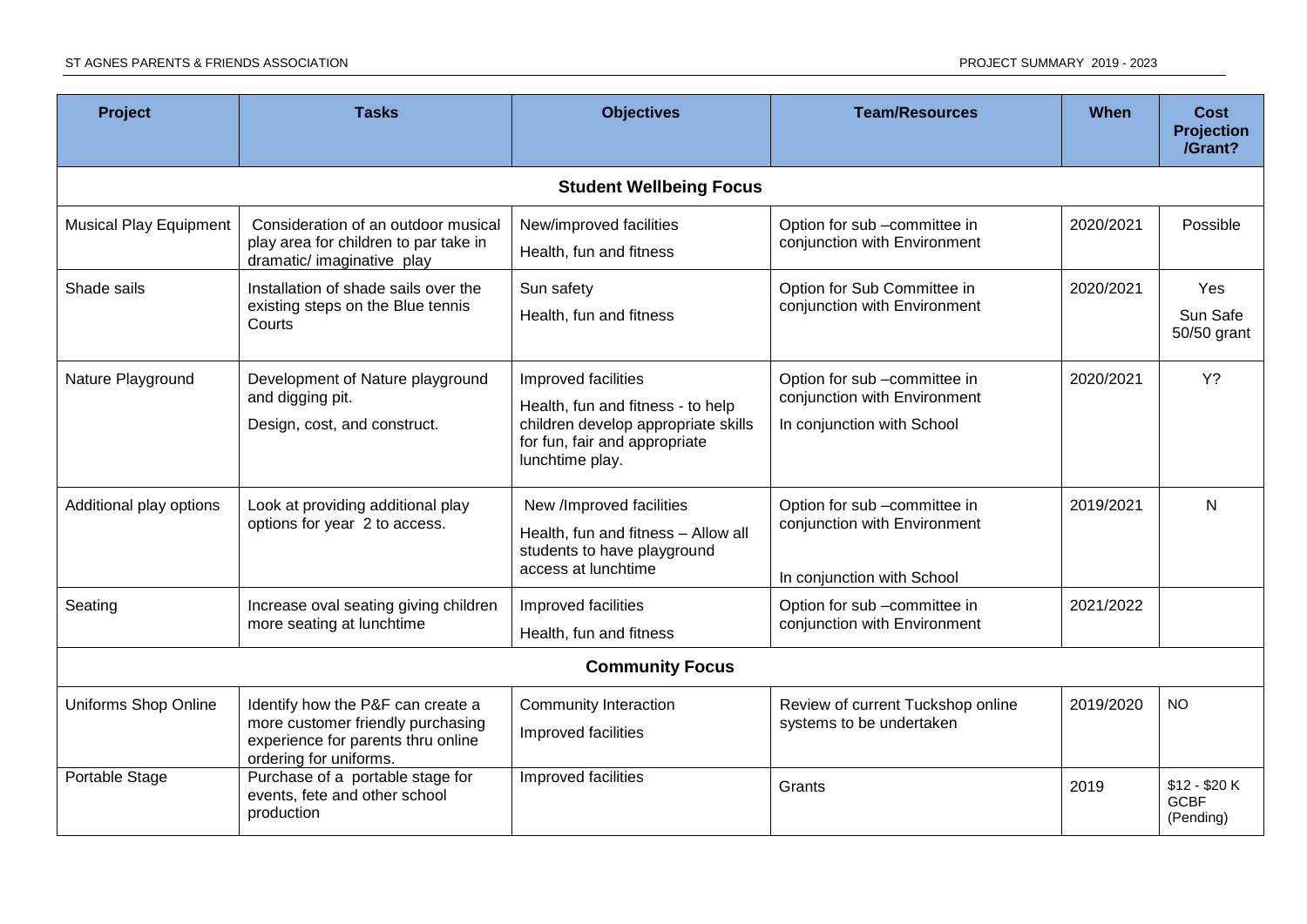| Project                                      | <b>Tasks</b>                                                                                                                                                                                                                                                                                                                                                                                            | <b>Objectives</b>                                                                                                                                                                                 | <b>Team/Resources</b>                                                                              | <b>When</b>                                   | Cost<br><b>Projection</b><br>/Grant? |
|----------------------------------------------|---------------------------------------------------------------------------------------------------------------------------------------------------------------------------------------------------------------------------------------------------------------------------------------------------------------------------------------------------------------------------------------------------------|---------------------------------------------------------------------------------------------------------------------------------------------------------------------------------------------------|----------------------------------------------------------------------------------------------------|-----------------------------------------------|--------------------------------------|
| Extracurricular Student<br>Clubs or Programs | Development of programs or clubs                                                                                                                                                                                                                                                                                                                                                                        | Health, fun and fitness - to provide<br>a range activities for children with<br>a non-sport focus                                                                                                 | Coordinator - setup/resources                                                                      | 2020                                          | Possible                             |
|                                              | for activities; EG;<br>Garden Club                                                                                                                                                                                                                                                                                                                                                                      |                                                                                                                                                                                                   | Parents, grandparents, or community<br>groups may run programs (OPSO)                              |                                               |                                      |
|                                              | Lego Club                                                                                                                                                                                                                                                                                                                                                                                               | Community Interaction                                                                                                                                                                             | P&F to supply resources                                                                            |                                               |                                      |
|                                              | <b>Maths Club</b><br>School Newspaper                                                                                                                                                                                                                                                                                                                                                                   |                                                                                                                                                                                                   | Look at access to Uni's as a service for<br>their pre-service teachers.                            |                                               |                                      |
|                                              |                                                                                                                                                                                                                                                                                                                                                                                                         |                                                                                                                                                                                                   | May consider a leadership program for<br>grade 6 children to run newspaper                         |                                               |                                      |
| <b>Container Recycling</b>                   | Implement a container recycling<br>programs with Enviorbank                                                                                                                                                                                                                                                                                                                                             | <b>Environmental Management</b><br><b>Education Support</b>                                                                                                                                       | P&F to work with the year 6<br>environment leaders to share<br>management of this program          | $2019 -$<br>ongoing                           | <b>No</b>                            |
| P&F meetings,<br>communication strategy      | Hold " Open parent forums"<br>(separate to P&F meetings) where<br>parents can have their say on a<br>range of school/ P&F related issues<br>Open P&F meeting on Facebook to<br>encourage higher attendance at<br>meetings<br>Improve distribution of information<br>such as minutes/ meeting agendas<br>etc.<br>Facebook - provide an opportunity<br>to provide feedback, including links<br>to surveys | Parent Support & Engagement -<br>Improve attendance and<br>involvement from parents in P&F<br>meetings.<br>Use Parent Portal and Facebook<br>as a means of communication and<br>parent engagement | Parent Rep Coordinator<br><b>Communications and Marketing</b><br>Coordinator<br>P&F Executive team | 2020<br>Twice per<br>year<br>2019<br>On Going | <b>No</b>                            |